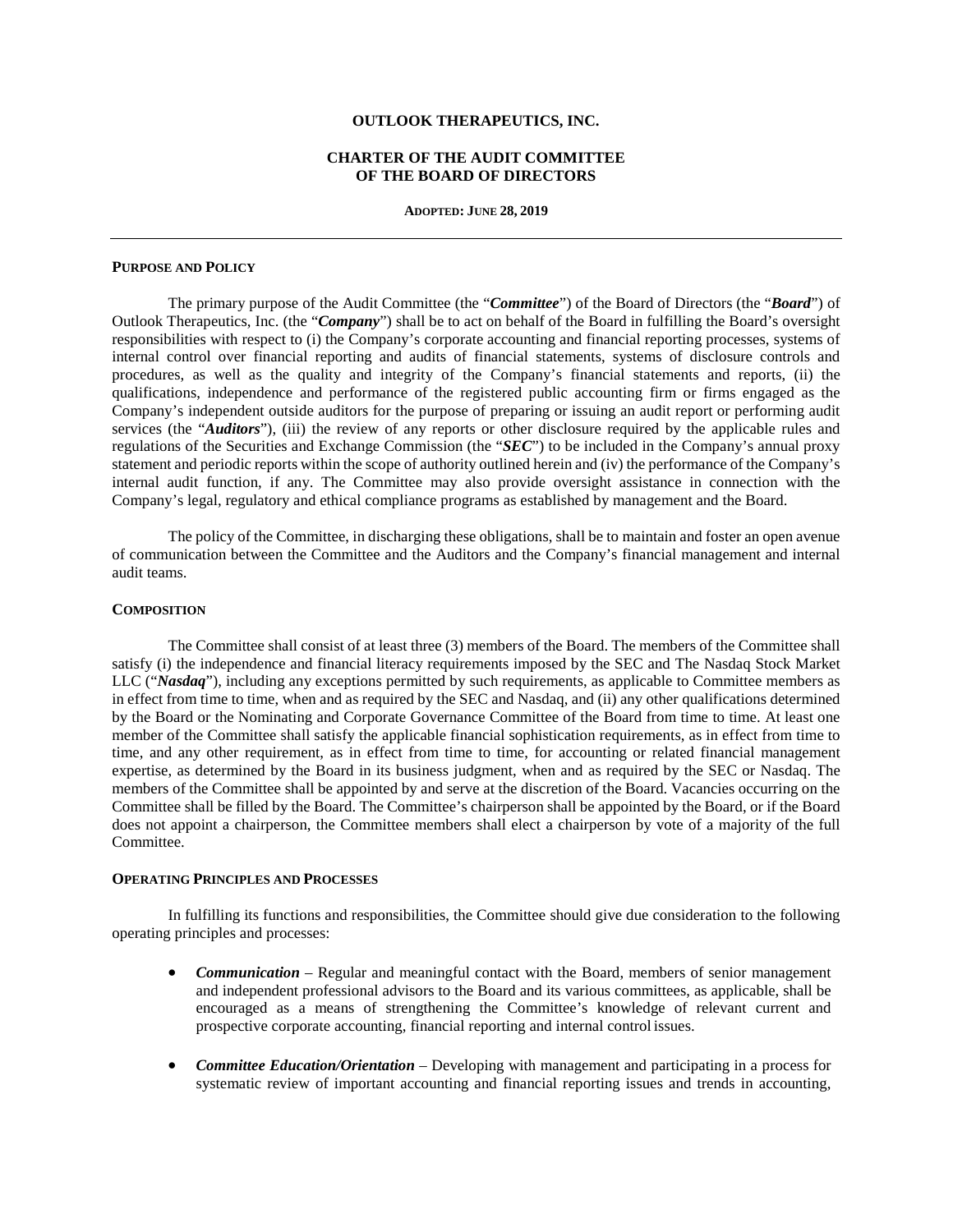financial reporting and internal control practices that could potentially impact the Company shall be encouraged to enhance the effectiveness of the Committee.

- *Information Needs* Communicate to the Chief Executive Officer or his or her designees the Committee's expectations, and the nature, timing, and extent of any specific information or other supporting materials requested by the Committee for its meetings and deliberations.
- *Meeting Agendas* Committee meeting agendas shall be the responsibility of the chairperson of the Committee with input from the Committee members and other members of the Board as well as, to the extent deemed appropriate by the chairperson, from members of senior management and outside advisors.

# **MEETINGS AND MINUTES**

The Committee shall meet at least quarterly and hold such special meetings as its members shall deem necessary or appropriate. Any member of the Committee or the Board may call a meeting of the Committee.

Minutes of each meeting of the Committee shall be prepared and distributed to each director of the Company and the Secretary of the Company promptly after each meeting. The chairperson of the Committee shall report to the Board from time to time, or whenever so requested by the Board.

Each regularly scheduled meeting will conclude with an executive session of the Committee absent members of management. As part of its responsibility to foster open communication, the Committee will meet periodically with management, the director of the internal audit function, and the Auditors in separate executive sessions.

### **AUTHORITY**

The Committee shall have access to all books, records, facilities and personnel of the Company as deemed necessary or appropriate by any member of the Committee to discharge his or her responsibilities hereunder. The Committee shall have authority to appoint, determine compensation for (at the Company's expense), retain and oversee the Auditors (as set forth in Section 10A(m)(2) of the Exchange Act, and the rules thereunder) and otherwise to fulfill its responsibilities under this charter. The Committee shall have authority to retain and determine compensation for, at the expense of the Company, special legal, accounting or other advisors or consultants as it deems necessary or appropriate in the performance of its duties. The Committee shall also have authority to pay, at the expense of the Company, ordinary administrative expenses (including expenditures for external resources) that, as determined by the Committee, are necessary or appropriate in carrying out its duties. The Committee shall have authority to require that any of the Company's personnel, counsel, accountants (including the Auditors) or investment bankers, or any other consultant or advisor to the Company attend any meeting of the Committee or meet with any member of the Committee or any of its special, outside legal, accounting or other, advisors or consultants.

The Committee may form and delegate authority to one or more subcommittees as appropriate. Delegation by the Committee to any subcommittee shall not limit or restrict the Committee on any matter so delegated, and, unless the Committee alters or terminates such delegation, any action by the Committee on any matter so delegated shall not limit or restrict future action by such subcommittee on such matters. The operation of the Committee shall be subject to the Company's amended and restated bylaws as in effect from time to time and Section 141 of the Delaware General Corporation Law. Any decision of a subcommittee to preapprove audit or nonaudit services shall be presented to the full Audit Committee at its next scheduled meeting. The approval of this charter by the Board shall be construed as a delegation of authority to the Committee with respect to the responsibilities set forth herein.

# **RESPONSIBILITIES**

The Committee's responsibility is one of oversight. The members of the Audit Committee are not employees of the Company, and they do not perform, or represent that they perform, the functions of management or the Auditors. The Committee relies on the expertise and knowledge of management, internal auditors (if any) and the Auditors in carrying out its oversight responsibilities. The management of the Company is responsible for preparing accurate and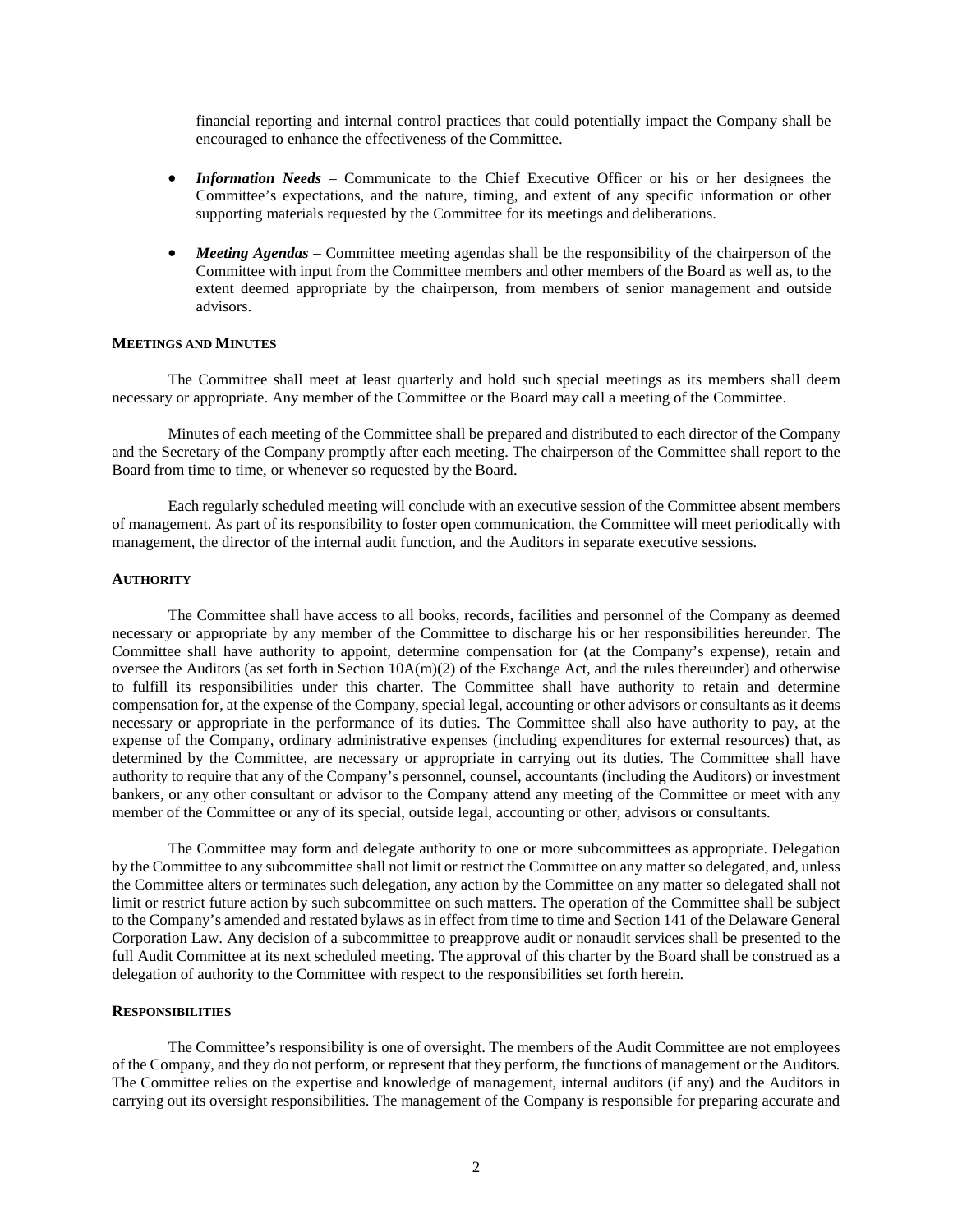complete financial statements in accordance with generally accepted accounting principles ("*GAAP*"), preparing periodic reports and for establishing and maintaining appropriate accounting principles and financial reporting policies and satisfactory internal control over financial reporting. The Auditors are responsible for auditing the Company's annual consolidated financial statements and, if applicable, the effectiveness of the Company's internal control over financial reporting and reviewing the Company's quarterly financial statements. It is not the responsibility of the Committee to prepare or certify the Company's financial statements, guarantee the audits or reports of the Auditors or ensure that the financial statements or periodic reports are complete and accurate, conform to GAAP or otherwise comply with applicable laws.

The Committee shall oversee the Company's financial reporting process on behalf of the Board, shall have direct responsibility for the appointment, compensation, retention and oversight of the work of the Auditors and any other registered public accounting firm engaged for the purpose of performing other review or attest services for the Company. The Auditors and each such other registered public accounting firm shall report directly and be accountable to the Committee. The Committee's functions and procedures should remain flexible to address changing circumstances most effectively. To implement the Committee's purpose and policy, the Committee shall be charged with the following functions and responsibilities with the understanding, however, that the Committee may supplement or (except as otherwise required by applicable laws or requirements of any stock exchange on which any of the Company's capital stock may be listed) deviate from these activities as appropriate under the circumstances:

**1.** *Evaluation and Retention of Auditors.* To evaluate the performance of the Auditors, to assess their qualifications and to determine whether to retain, or to terminate, the engagement of the existing Auditors, or to appoint and engage a different independent registered public accounting firm, which retention shall be subject only to ratification by the Company's stockholders (if the Committee or Board elects to submit such retention for ratification by the stockholders).

**2.** *Communication Prior to Engagement*. Prior to engagement of any prospective Auditors, to review a written disclosure by the prospective Auditors of all relationships between the prospective Auditors, or their affiliates, and the Company, or persons in financial oversight roles at the Company, that may reasonably be thought to bear on independence, and to discuss with the prospective Auditors the potential effects of such relationships on the independence of the prospective Auditors, consistent with Ethics and Independence Rule 3526, *Communication with Audit Committees Concerning Independence* ("*Rule 3526*"), of the Public Company Accounting Oversight Board (United States) (the "*PCAOB*").

**3.** *Approval of Audit Engagements*. To determine and approve engagements of the Auditors, prior to commencement of such engagements, to perform all proposed audit, review and attest services, including the scope of and plans for the audit, the adequacy of staffing, the compensation to be paid, at the Company's expense, to the Auditors and the negotiation and execution, together with management of the Company, of the Auditors' engagement letters, which approval may be pursuant to preapproval policies and procedures established by the Committee consistent with applicable laws and rules, including the delegation of pre-approval authority to one or more Committee members so long as any such pre-approval decisions are presented to the full Committee at the next scheduledmeeting.

**4.** *Approval of Non-Audit Services*. To determine and approve engagements of the Auditors, prior to commencement of such engagements (unless in compliance with exceptions available under applicable laws and rules related to immaterial aggregate amounts of services), to perform any proposed permissible non-audit services, including the scope of the service and the compensation to be paid therefor, at the Company's expense, which approval may be pursuant to pre-approval policies and procedures established by the Committee consistent with applicable laws and rules, including the delegation of pre-approval authority to one or more Committee members so long as any such preapproval decisions are presented to the full Committee at the next scheduled meeting.

**5.** *Audit Partner Rotation*. To monitor the rotation of the partners of the Auditors on the Company's audit engagement team as required by applicable laws and rules and to consider periodically and, if deemed appropriate, adopt a policy regarding rotation of auditing firms.

**6.** *Auditor Independence.* At least annually, consistent with Rule 3526, to receive and review written disclosures from the Auditors delineating all relationships between the Auditors, or their affiliates, and the Company,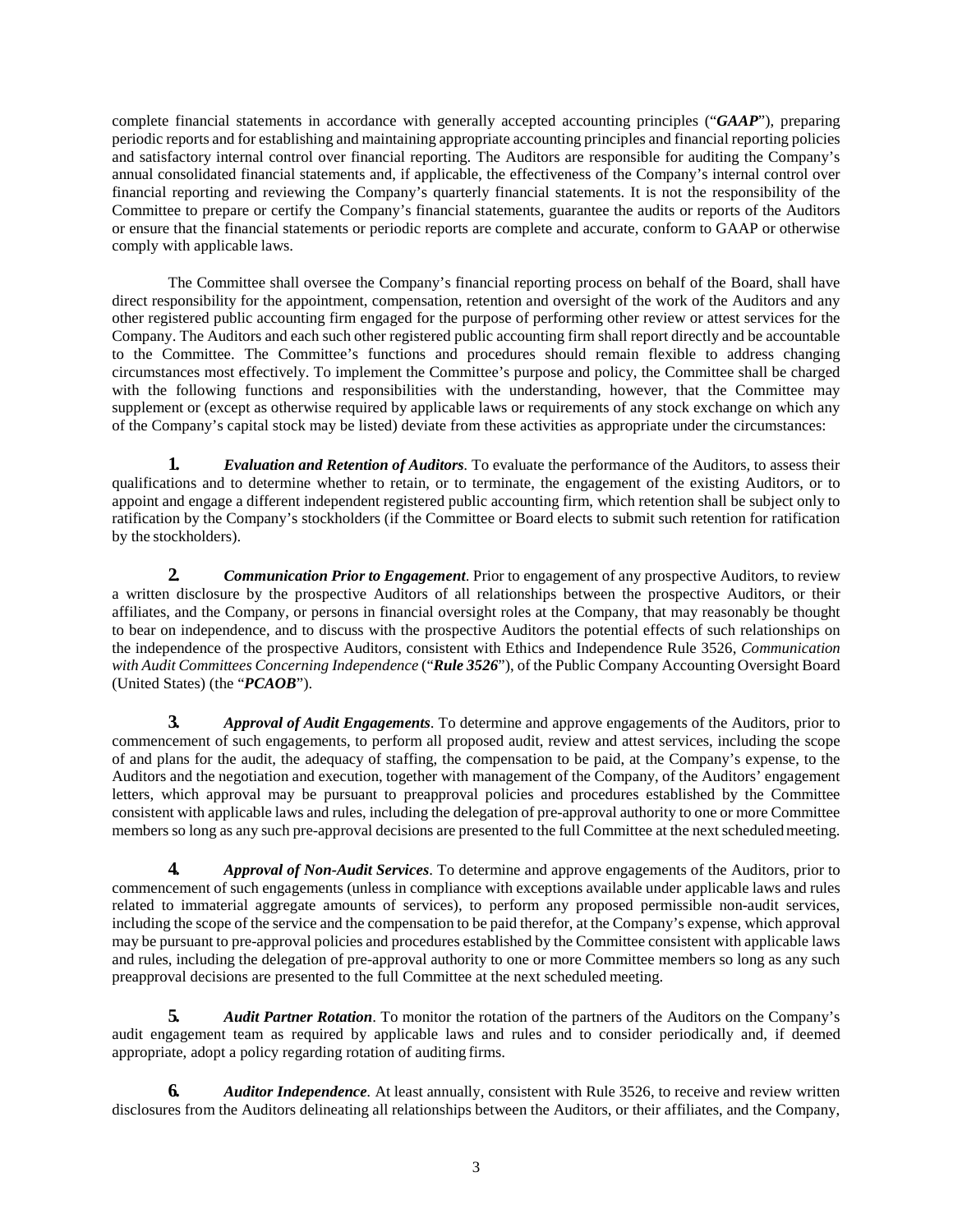or persons in financial oversight roles at the Company, that may reasonably be thought to bear on independence and a letter from the Auditors affirming their independence, to consider and discuss with the Auditors any potential effects of any such relationships on the independence of the Auditors as well as any compensation or services that could affect the Auditors' objectivity and independence, and to assess and otherwise take appropriate action to oversee the independence of the Auditors.

**7.** *Former Employees of Auditors*. To consider and, if deemed appropriate, adopt policies regarding Committee pre-approval of employment by the Company of individuals employed or formerly employed by the Company's Auditors and engaged on the Company's account.

**8.** *Audited Financial Statement Review*. To review, upon completion of the audit, (i) the financial statements proposed to be included in the Company's Annual Report on Form 10-K to be filed with the SEC and any disclosure from the Company's chief executive officer and chief financial officer to be made in connection with the certification thereof, and to recommend whether or not such financial statements should be so included and (ii) other relevant reports or financial information submitted by the Company to any governmental body or the public, including relevant reports rendered by the Auditors (or summaries thereof).

**9.** *Annual Audit Results*. To review with management and the Auditors the results of the annual audit, including the Auditors' assessment of the quality of the Company's accounting principles and practices, the Auditors' views about qualitative aspects of the Company's significant accounting practices, the reasonableness of significant judgments and estimates (including material changes in estimates and analyses of the effects of alternative GAAP methods on the financial statements), all misstatements identified during the audit (other than those the Auditors believe to be trivial), the adequacy of the disclosures in the financial statements, and any other matters required to be communicated to the Committee by the Auditors under the standards of the PCAOB.

**10.** *Auditor Communications*. At least annually, to discuss with the Auditors the matters required to be discussed by PCAOB Auditing Standard No. 1301, *Communications with AuditCommittees*, as amended.

**11.** *Quarterly Results and Reports on Form 10-Q.* To review with management and the Auditors, as appropriate, the results of the Auditors' review of the Company's quarterly financial statements and any disclosure from the Company's chief executive officer and chief financial officer to be made in connection with the certification of the Company's quarterly reports filed with the SEC, prior to public disclosure of quarterly financial information, if practicable, or filing with the SEC of the Company's Quarterly Report on Form 10-Q and any other matters required to be communicated to the Committee by the Auditors under the standards of the PCAOB. To review with management and the Auditors, to the extent appropriate, other relevant reports or financial information submitted by the Company to any governmental body or the public, including management certifications as required in Item 601(b)(31) of Regulation S-K and relevant reports rendered by the Auditors (or summariesthereof).

**12.** *Management's Discussion and Analysis and Risk Factors*. To review with management and the Auditors, as appropriate, the Company's disclosures contained under the captions "Management's Discussion and Analysis of Financial Condition and Results of Operations" and "Risk Factors" in its periodic reports and other filings to be filed with the SEC.

**13.** *Press Releases*. To review with management and the Auditors, to the extent appropriate, earnings press releases, as well as the substance of financial information and earnings guidance provided to analysts and ratings agencies (including, without limitation, reviewing any pro forma or non-GAAP information), which discussions may be general discussions of the type of information to be disclosed or the type of presentation to be made. The Chair of the Committee may represent the entire Committee for purposes of this discussion.

**14.** *Accounting Principles and Policies*. To review with management and the Auditors, as appropriate, significant issues that arise regarding accounting principles and financial statement presentation, including critical accounting policies and practices, alternative accounting policies available under GAAP related to material items discussed with management, the potential impact on the Company's financial statements of off-balance sheet structures and any other significant reporting issues and judgments, significant regulatory, legal and accounting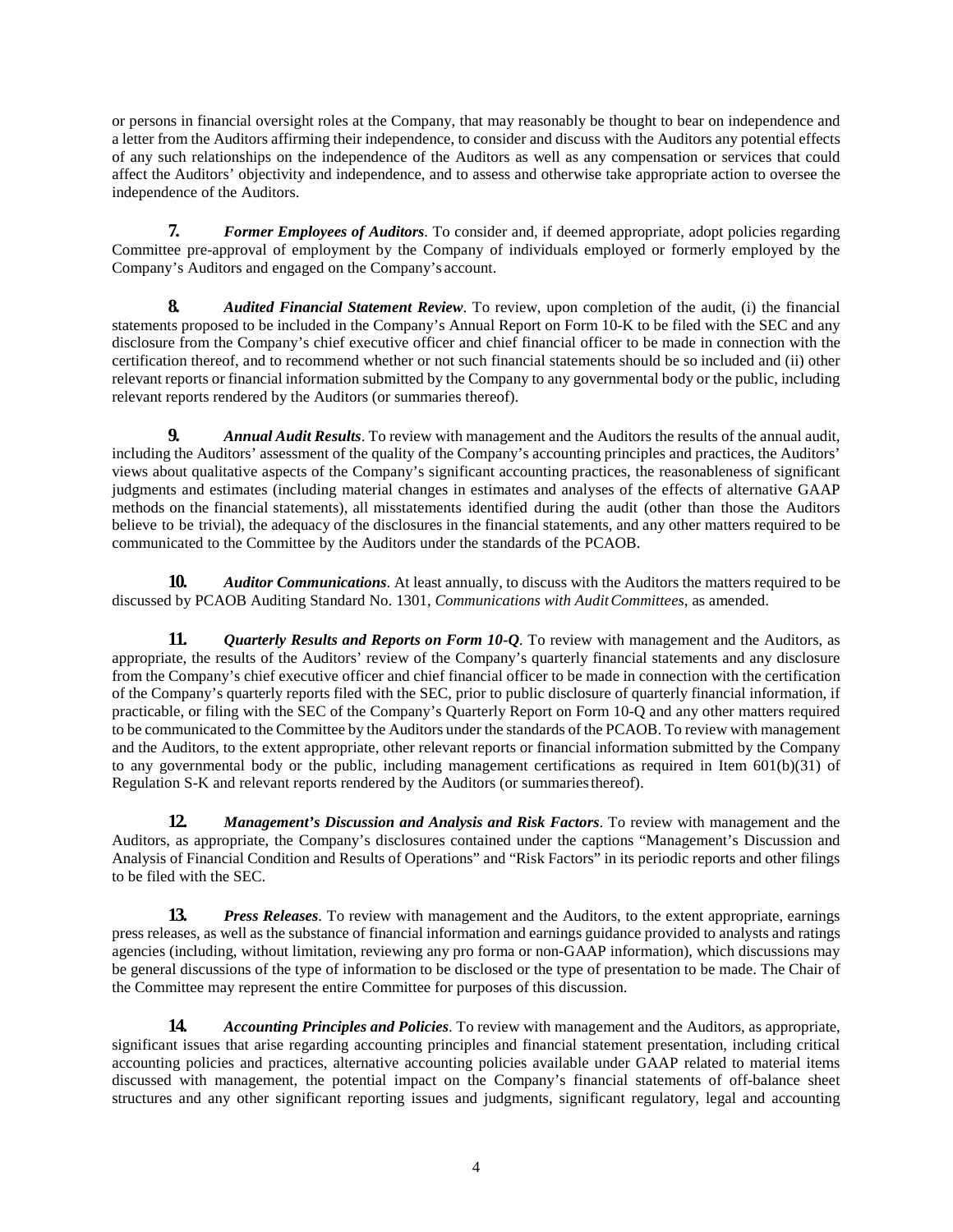initiatives or developments that may have a material impact on the Company's financial statements, compliance programs and policies if, in the judgment of the Committee, such review is necessary or appropriate.

**15.** *Risk Assessment and Management*. To review and discuss with management and the Auditors, as appropriate, (i) the Company's guidelines and policies with respect to financial risk management and financial risk assessment, including the Company's major financial risk exposures and the steps taken by management to monitor and control these exposures and (ii) management risks relating to data privacy, technology and information security, including cyber security and back-up of information systems, and the steps the Company has taken to monitor and control such exposures.

**16.** *Management Cooperation with Audit.* To evaluate the cooperation received by the Auditors during their audit examination, including any significant difficulties encountered during the audit or any restrictions on the scope of their activities or access to required records, data and information and, whether or not resolved, significant disagreements with management and management's response, if any.

**17.** *Management Letters*. To review with the Auditors and, if appropriate, management, any "management" or "internal control" letter issued or, to the extent practicable, proposed to be issued by the Auditors and management's response, if any, to such letter, as well as any additional material written communications between the Auditors and management.

**18.** *Internal Auditors.* Review the audit plan of the Company's Internal Audit Department to the extent established (the "*Internal Auditors*"), discuss scope, staffing, compensation, locations, reliance upon management and general audit approach and any significant reports prepared by the Internal Auditors as well as management's responses, approve the hiring and dismissal of the Director of Internal Audit, periodically (no less frequently than annually) approve, review and recommend changes to the Internal Auditors' Charter to ensure that the function has guidelines that allow it to operate effectively, and ensure that the Director of Internal Audit (and those reporting to the Director of Internal Audit on internal audit matters) has access to the Company's records as necessary to permit the function to operate effectively. To periodically review with the Auditors, the Internal Auditors' responsibility, budget and staffing. To discuss, with the Auditors and management, the Internal Auditors' function and the extent to which changes or improvements in financial or accounting practices have been implemented.

**19.** *National Office Communications*. To review with the Auditors, as appropriate, communications between the audit team and the Auditors' national office with respect to accounting or auditing issues presented by the engagement.

**20.** *Disagreements Between Auditors and Management*. To review with management and the Auditors, or any other registered public accounting firm engaged to perform review or attest services, any conflicts or disagreements between management and the Auditors, or such other accounting firm, whether or not resolved, regarding financial reporting, accounting practices or policies or other matters, that individually or in the aggregate could be significant to the Company's financial statements or the Auditors' report, and to resolve any conflicts or disagreements regarding financial reporting.

**21.** *Internal Control over Financial Reporting; Disclosure Controls*. To (i) confer with management and the Auditors, as appropriate, regarding the scope, adequacy, and effectiveness of internal control over financial reporting and the Company's disclosure controls and procedures, including any significant deficiencies, significant changes in internal controls and the adequacy and effectiveness of the Company's information and cyber security policies and the internal controls regarding information security, (ii) confer with management and the Auditors, as appropriate, regarding the responsibilities, budget and staff of the internal audit function (if any) and review of the appointment or replacement of the senior internal audit executive or manager and (iii) obtain reports on significant findings and recommendations with respect to internal controls over financial reporting, together with management responses and any special audit steps adopted in light of any material control deficiencies.

**22.** *Separate Sessions*. Periodically, to meet in separate sessions with the Auditors, the Internal Auditors or other personnel responsible for the internal audit function, as applicable and appropriate, and management to discuss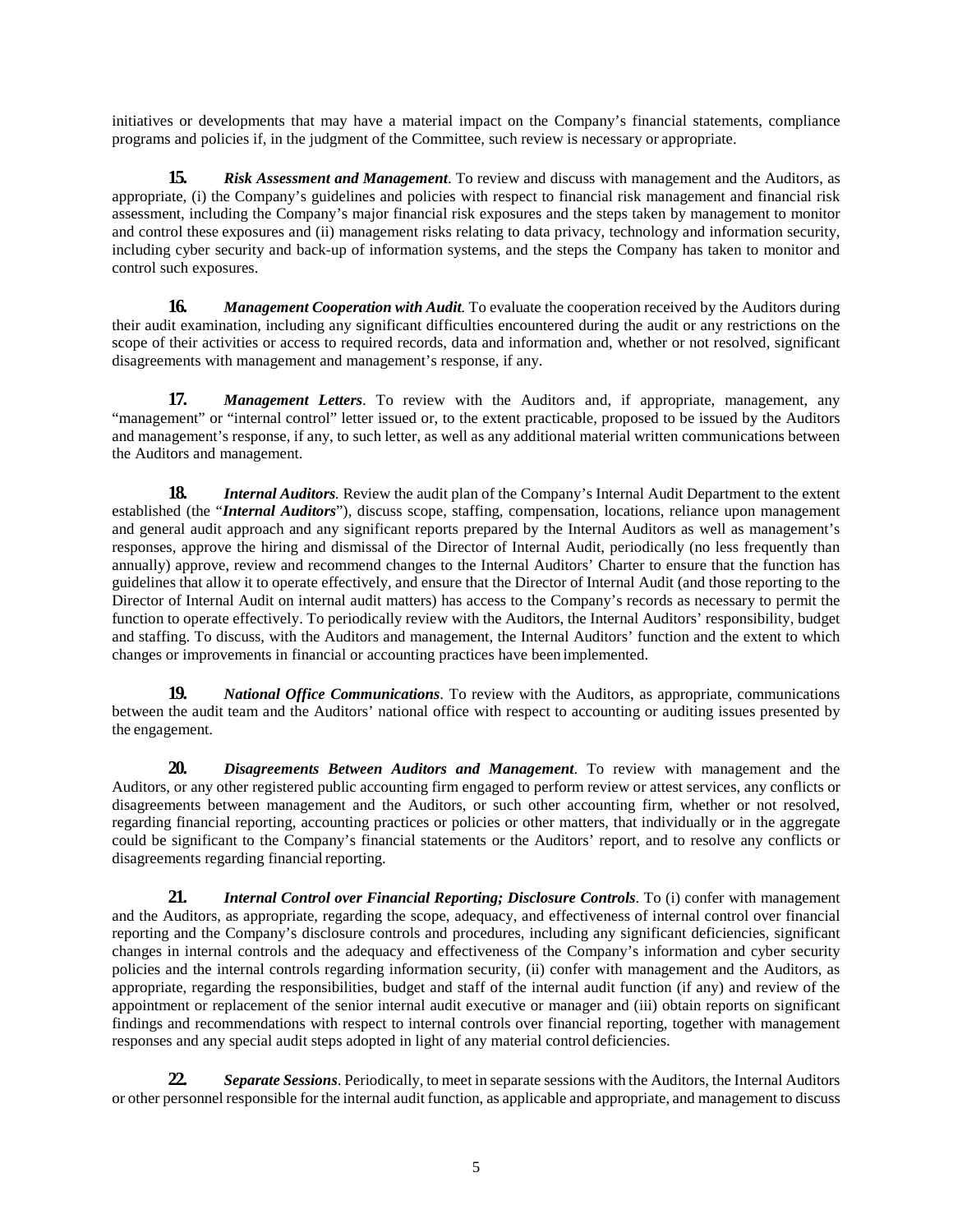any matters that the Committee, the Auditors, the Internal Auditors or other personnel responsible for the internal audit function, or management believe should be discussed privately with the Committee.

**23.** *Correspondence with Regulators*. To consider and review with management, the Auditors, outside counsel, as appropriate, and any special counsel, separate accounting firm or other consultants and advisors as the Committee deems appropriate, any correspondence with regulators or governmental agencies and any published reports that raise material issues regarding the Company's financial statements or accounting policies.

**24.** *Complaint Procedures*. To establish procedures, when and as required by applicable laws and rules, for the receipt, retention and treatment of complaints received by the Company regarding accounting, internal accounting controls or auditing matters and the confidential and anonymous submission by employees of concerns regarding questionable accounting or auditing matters, including under the Company's "Whistleblower Policy for Accounting and Auditing Matters."

**25.** *Engagement of Registered Public Accounting Firms*. To determine and approve engagements of any registered public accounting firm (in addition to the Auditors), prior to commencement of such engagements, to perform any other review or attest service, including the compensation to be paid, at the Company's expense, to such firm and the negotiation and execution, on behalf of the Company, of such firm's engagement letter, which approval may be pursuant to pre- approval policies and procedures, including the delegation of pre-approval authority to one or more Committee members, so long as any such pre-approval decisions are presented to the full Committee at the next scheduled meeting.

**26.** *Ethical Compliance*. To review the results of management's efforts to monitor compliance with the Company's programs and policies designed to ensure adherence to applicable laws and rules, as well as to its Code of Business Conduct and Ethics, including review and oversight of related-party transactions as required by applicable laws or requirements of Nasdaq.

**27.** *Investigations*. To investigate any matter brought to the attention of the Committee within the scope of its duties if, in the judgment of the Committee, such investigation is necessary or appropriate.

**28.** *Related-Party Transactions*. To consider and approve or disapprove any related-party transaction, as defined under SEC Regulation S-K Item 404, to the extent required by SECregulations.

**29.** *Insurance Coverage.* The Committee shall have the authority to review and establish appropriate insurance coverage for the Company's directors and officers.

**30.** *Proxy Report*. To oversee the preparation of the report required by the rules of the SEC to be included in the Company's annual proxy statement.

**31.** *Annual Charter Review*. To review and assess the adequacy of this charter annually and recommend any proposed changes to the Board for approval.

**32.** *Report to Board*. To report to the Board with respect to material issues that arise regarding the quality or integrity of the Company's financial statements, the Company's compliance with legal or regulatory requirements, the performance or independence of the Auditors, the performance of the Company's internal audit function (as applicable) or such other matters as the Committee deems appropriate from time to time or whenever it shall be called upon to do so.

**33.** *Internal Control Report*. At least annually to obtain and review a report by the Auditors describing that firm's internal quality-control review or peer review or by any inquiry or investigation by governmental or professional authorities, within the preceding five years, with respect to one or more independent audits performed by the firm, as well as any steps taken to address the issues raised.